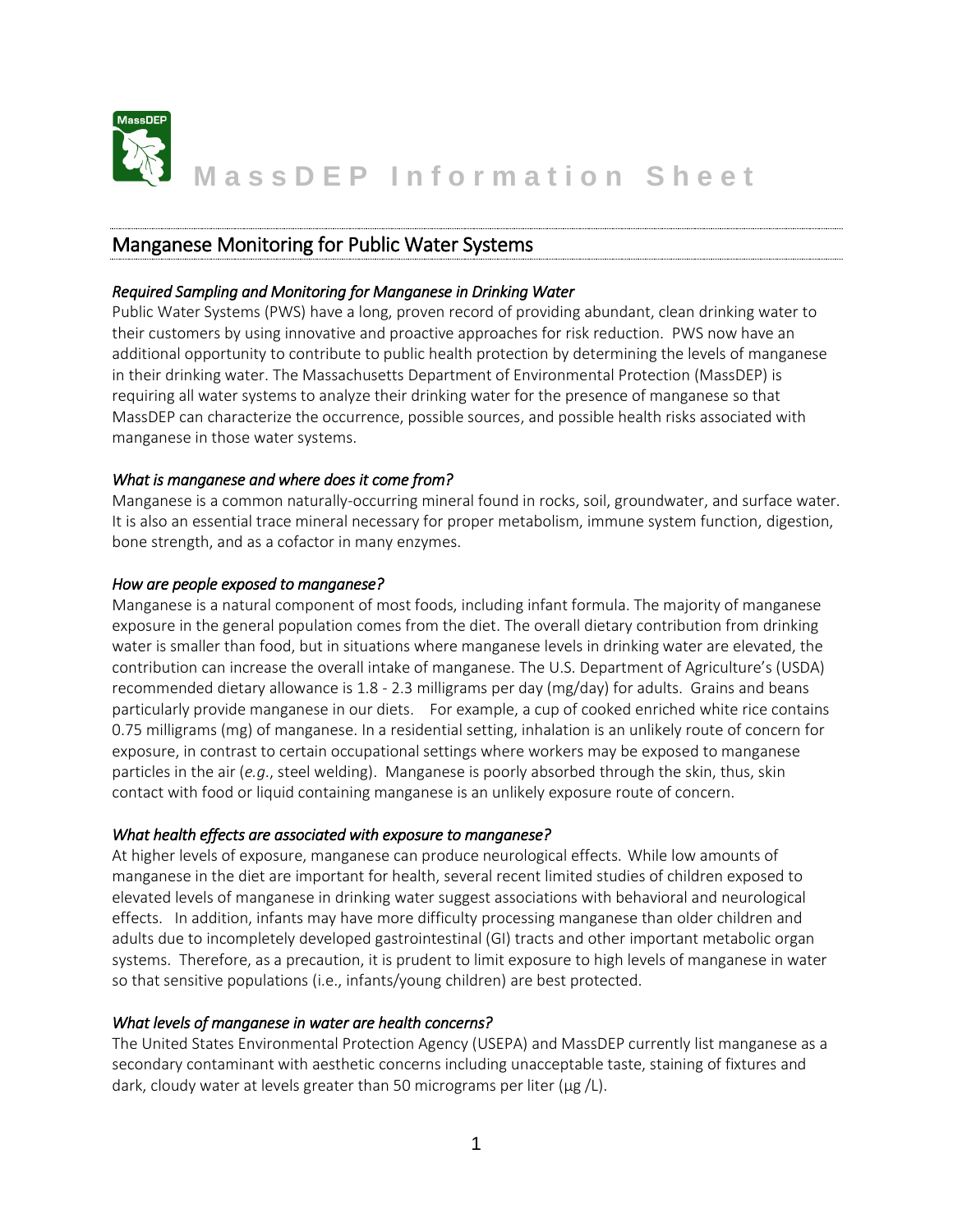Drinking water may naturally have manganese and, when concentrations are greater than 50  $\mu$ g/L, the water may be discolored and taste bad. Over a lifetime, the USEPA recommends that people drink water with manganese levels less than 300 µg/L and over the short term, the USEPA recommends that people limit their consumption of water with levels over  $1000 \mu g/L$ , primarily due to concerns about possible neurological effects. Children up to 1 year of age should not be given water containing manganese over 300  $\mu$ g /L. This includes making formula for infants with levels exceeding 300  $\mu$ g /L for longer than 10 days. Formula fed infants or children could consume more manganese than the rest of the family if the manganese fortified formula is prepared with water that also contains manganese. In addition, young children appear to absorb more but excrete less manganese than older children. See EPA Drinking Water Health Advisory for Manganese at:

[https://www.epa.gov/sites/production/files/2014-09/documents/support\\_cc1\\_magnese\\_dwreport\\_0.pdf](https://www.epa.gov/sites/production/files/2014-09/documents/support_cc1_magnese_dwreport_0.pdf)

#### *When should testing begin?*

If you do not currently test for manganese, MassDEP recommends that you voluntarily collect manganese baseline samples now in order to respond to possible inquiries from the public. One sample should be taken at the entrance point to the distribution system for each of your sources. MassDEP will be adding baseline sampling for manganese to PWS sampling schedules for the 2014 – 2016 sampling period. The analytical cost of testing for manganese in drinking water is relatively low, generally between \$15 and\$30 per sample. If your system is currently testing or required by MassDEP to test for manganese, you must continue to sample, report, and take all other actions required by MassDEP. MassDEP continues to strongly encourage all PWSs to annually test for all secondary contaminants. Please be reminded: PWS are required to report the results of all analytical monitoring to MassDEP.

#### *What happens when MassDEP receives the results of your manganese monitoring?*

Depending on the results of your monitoring, MassDEP will provide you with a written response regarding any further actions you should take. Follow-up actions may include appropriate steps to inform and educate your customers on how they can reduce elevated manganese levels for sensitive populations, additional monitoring or other actions to assist you and your customers to reduce any elevated manganese concentrations. At a minimum you should be aware of the following:

- 1. Be prepared to inform your local elected and health officials and your customers of confirmed manganese levels over the USEPA and MassDEP Health Advisory of 300 µg /L so that they can take action to provide information to consumers including any sensitive individuals.
- 2. Be prepared to undertake any additional confirmatory sampling and monitoring that may be required:
	- a. Systems with sample results that are over the Health Advisory level of 300 µg /L are required to take confirmation samples within 2 weeks, following standard inorganic monitoring contaminant confirmation procedures. You may also be required by your regional office to collect additional samples within your distribution system within the next 30 days if your system's configuration and historical information indicate that the level reaching consumers may actually be lower than at the entrance point to your system.
	- b. Systems with sample results that are above the SMCL of 50 ug/L but less than the Health Advisory level of 300 ug/L are required to undertake quarterly sampling for one year in order to determine if the levels are reliably and consistently below the Health Advisory level. After the initial year of quarterly sampling, the systems are eligible for a reduction to annual sampling, unless otherwise specified by your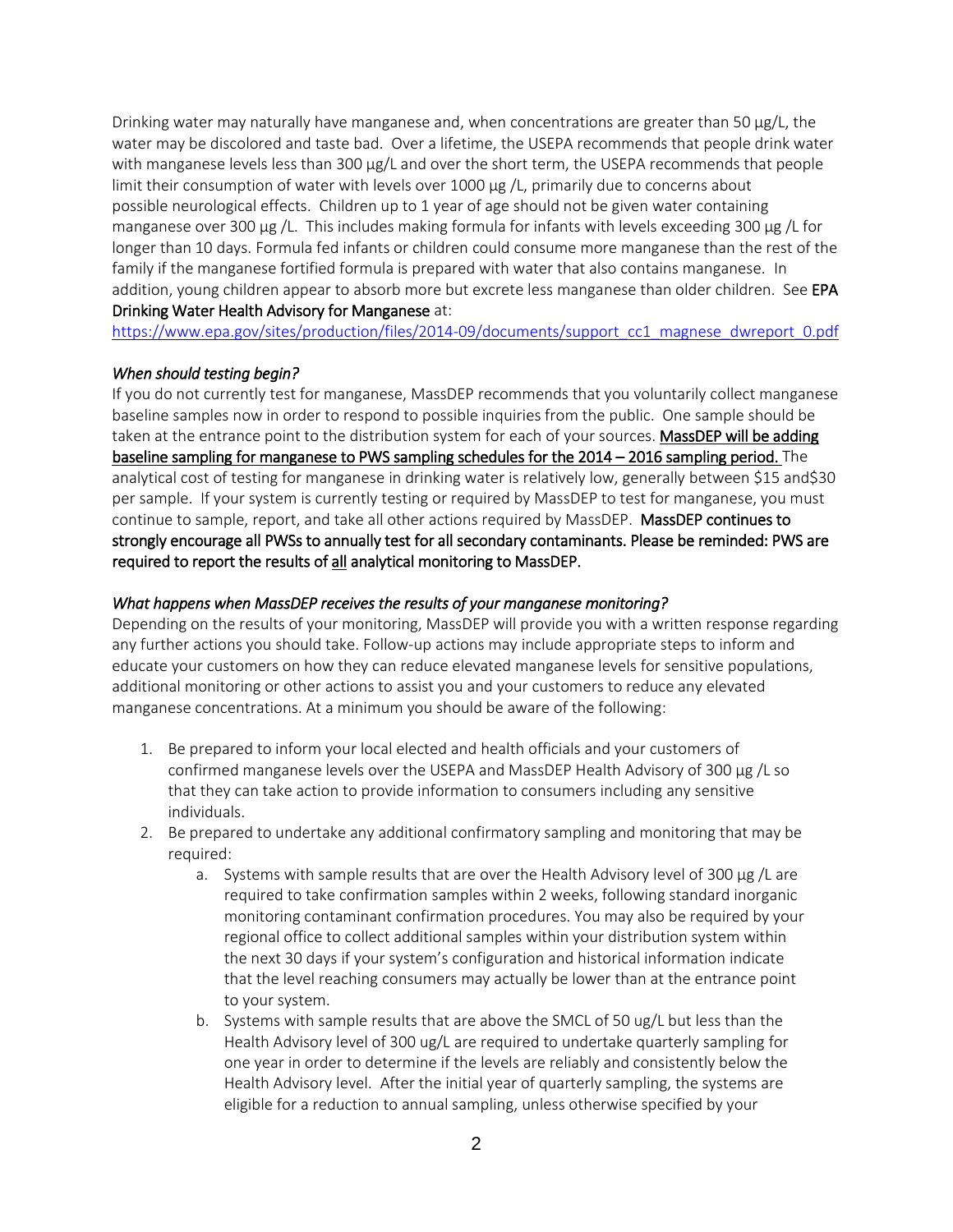regional office (due to site-specific circumstances). Annual samples are scheduled during the quarter that had the highest manganese level.

- c. Systems with sample results that are below the SMCL of 50 ug/L are eligible for a reduction in sampling frequency to once every nine (9) years, unless otherwise specified by your regional office (due to site-specific circumstances). Nine (9) years is the longest waiver period under the standard monitoring framework.
- 3. Be prepared to provide interim and long-term corrective action plans indicating how the system plans to reduce manganese levels to below the Health Advisory level at each entry point. It is generally recommended to routinely monitor both iron and manganese at the same time and gather enough information to assess fluctuations, including pumping rates, blending patterns, periodic/seasonal use, and variations in seasonal water quality. Iron is commonly found with manganese and can interfere with manganese removal. Recording the background concentrations for both iron and manganese may be necessary to consider appropriate corrective actions for water quality management.
- 4. If your system has sources that are currently being treated for iron and/or manganese removal you should routinely assess treatment efficiency and changes in groundwater quality by collecting a set of raw and finished water samples. If breakthrough is indicated above the Secondary Maximum Contaminant Levels (SMCLs), review and optimize treatment as necessary to maintain levels below SMCLs.
- 5. If your system is currently providing treatment that is sequestering manganese, your system may have to conduct additional monitoring in the distribution system for manganese and other compounds that may be associated with the presence of manganese (e.g. iron).
- 6. If your system is a community public water system and detects manganese greater than the SMCL of 50 µg /L as part of required monitoring, you must report these results in your Consumer Confidence Report (CCR). For details on how to report manganese in your CCR, refer to Manganese – CCR Reporting document available at:

<http://www.mass.gov/eea/agencies/massdep/water/drinking/water-systems-ops.html#7>

7. MassDEP is also strongly encouraging you to post your manganese results widely, as we anticipate that many of your customers will be requesting your manganese monitoring results. MassDEP has developed a fact sheet on manganese that you may find helpful when discussing manganese results with your customers and you may also want to provide the fact sheet directly to your consumers. The fact sheet is available at:

<http://www.mass.gov/eea/agencies/massdep/water/drinking/manganese-in-drinking-water.html>

#### *How to collect and report sampling if you are not currently sampling?*

- 1. Sample each source at the entry point(s) to your distribution system. When sampling at a manifold entry point, ensure that samples are representative of each source under normal operating conditions and not only the source that was on-line during sample collection.
- 2. Use the same sampling containers to collect the samples for manganese analysis that you normally use for other inorganic (*e.g..,* metals) analyses.
- 3. MassDEP does not certify laboratories for the analysis of manganese in drinking water, so the analysis should be performed by a laboratory that is MassDEP-certified for the analysis of other drinking water metals using the same method it intends to use for the analysis of manganese.
- 4. Samples must be analyzed using one of the USEPA-recommended methods for Secondary Drinking Water Contaminants listed at [https://www.epa.gov/dwanalyticalmethods.](https://www.epa.gov/dwanalyticalmethods) The current list includes the following methods for manganese: USEPA Methods 200.5, 200.7, and 200.8 and Standard Methods 3111B, 3113B, and 3120B.